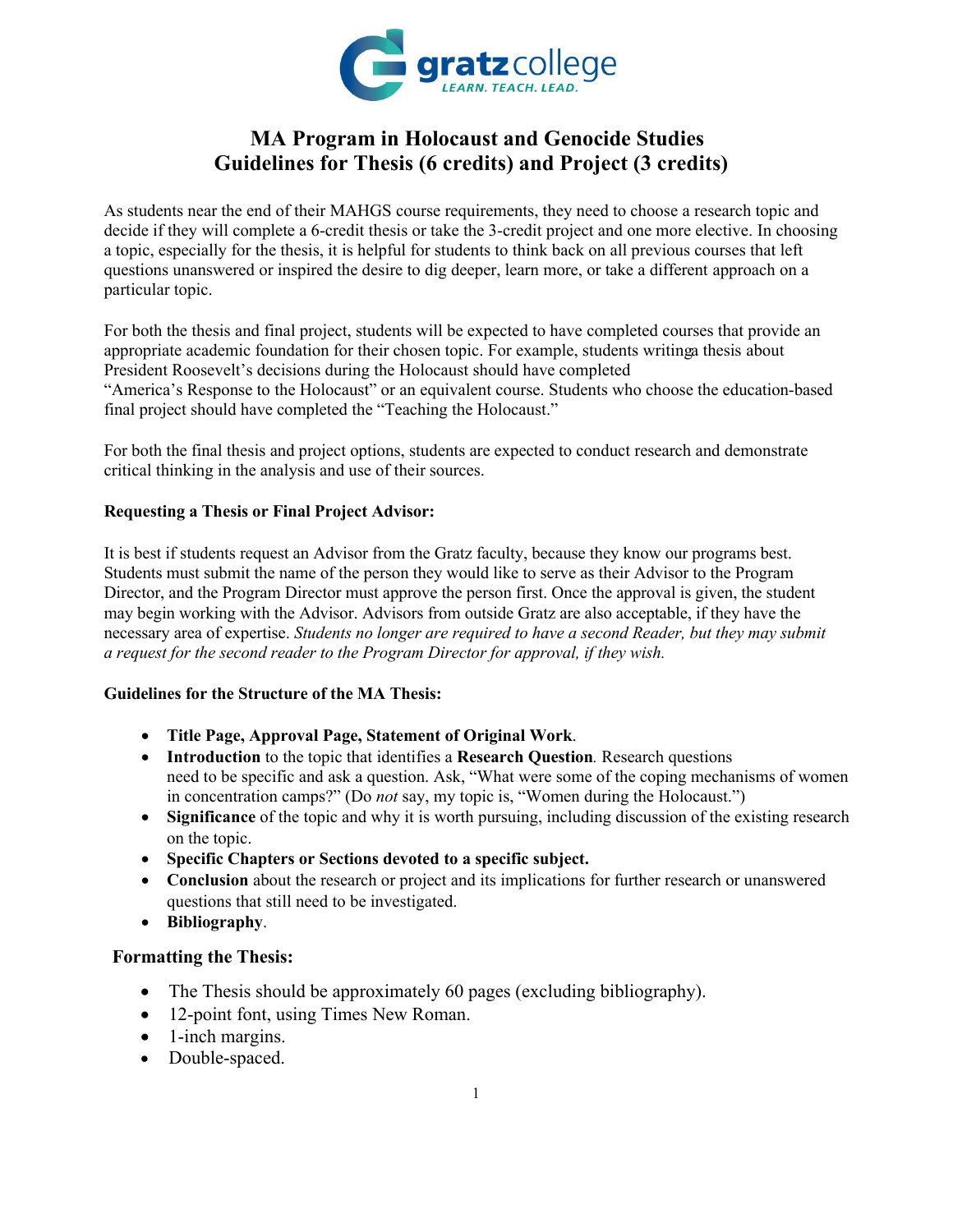## **Resources for Formatting Footnotes and Citations:**

Kate L. Turabian, *A Manual for Writers of Research Papers, Theses, and Dissertations,* any recent edition.

*Chicago Manual of Style*, 17th edition, University of Chicago Press, (2017).

## **Structure of the Final Project**

The project is a more practical approach to exploring and presenting applied research on a particular topic. For this reason, there are no recommended Guidelines on how the Final Project should be formatted. For instance, middle and high school teachers may choose the project option and have their work mentored by a consultant in Holocaust/genocide education. The educational project may take two forms:

For example, students may develop and/or teach an extended unit or one-term course on the Holocaust and/orother genocide(s), which could be taught in tandem with their project semester. Or, students may develop a unique educational resource or program within their community or local Holocaust center, which is supervised by their advisor during the course term.

Students with other types of Final Projects may submit their final project presentations in a variety of formats, including: a PowerPoint, a YouTube talk, a website, a virtual exhibit, a recorded webinar, etc. In consultation with their advisor, students are encouraged to develop innovative formats that will present their research findings in a dynamic way while integrating and reflecting upon what they've learned in the program and showing the research required in the process.

# **Formatting the Final Project**

- There should be some form of written synopsis or summary of the Final Project, and it should be approximately 30 pages.
- 12-point font, using Times New Roman.
- 1-inch margins.
- Double-spaced.

# **Examples of Potential Final Projects**

**Archive Work/Research:** Students may study and analyze a variety of interviews from the Gratz College Holocaust Oral History Archive to demonstrate some aspect of the Holocaust experience.

**Internet search and analysis:** Students may survey the wide range of internet sites devoted to Holocaust and/or genocide studies and present findings. Such a project might focus on: How do such sites approach their subjects? What criteria can be developed for assessing the legitimacy ofa site? What might classroom teachers or librarians learn from this experience that would benefit their students?

**Comparative study of museum exhibits or memorials:** Students may compare how museums